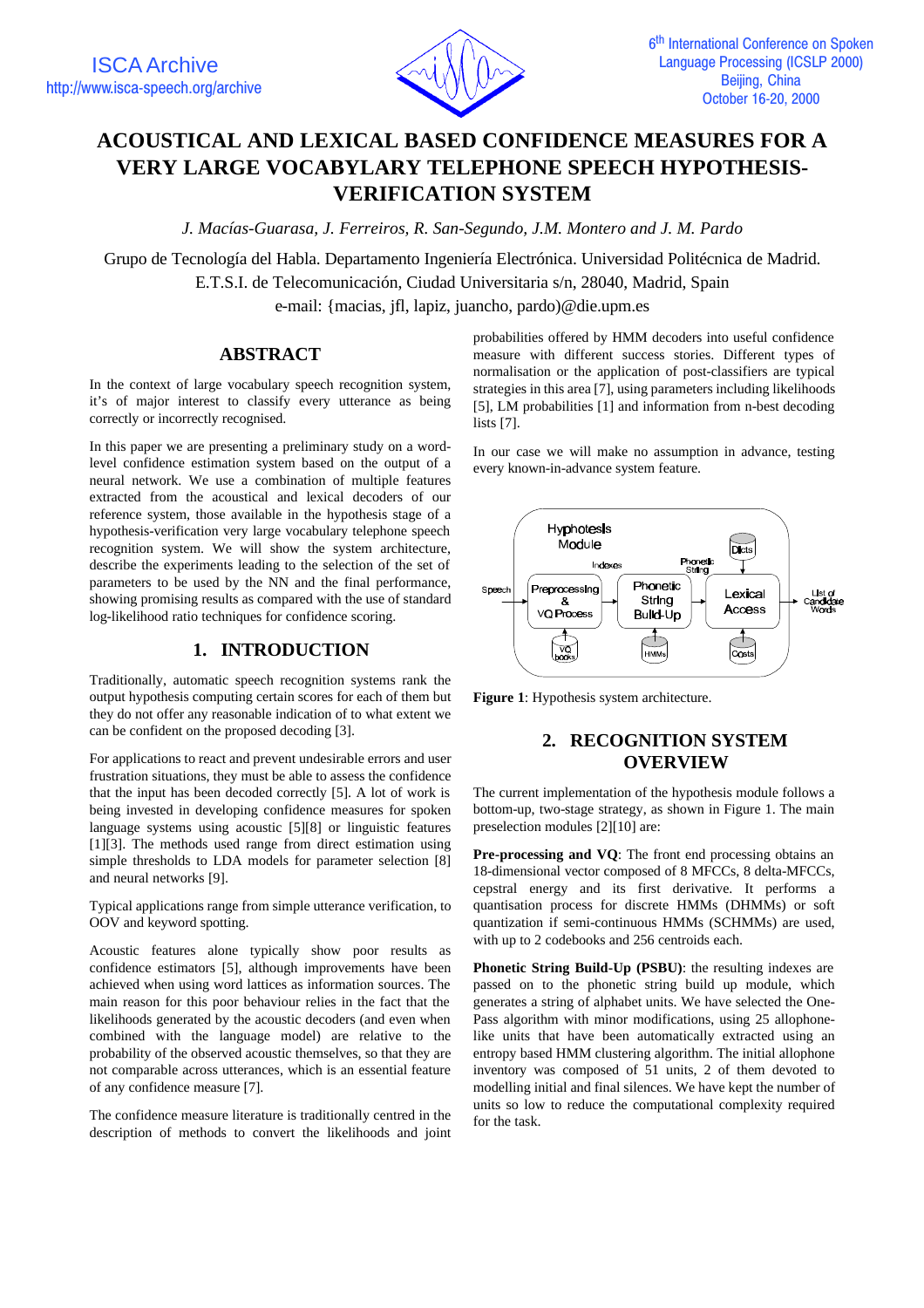**Lexical Access (LA)**: The phonetic string is matched against the dictionary, using a dynamic programming algorithm and alignment costs for unit substitution, insertion and deletion errors

# **3. MOTIVATION**

The work presented here started originally as a side-product of different studies we were doing in our laboratory in order to develop a variable preselection list length estimation system [10]. The idea was designing a system to estimate the number of words that the hypothesis module should pass to the verification stage. Given this objective, we can think that if the system works correctly, it would propose a small list if the word has been correctly recognised in the first positions of the preselection list, and viceversa. So, we decided to apply the same system in order to design a word-level confidence estimation module. Initially, we have applied these ideas to the output of the preselection system only.

### **4. EXPERIMENTAL SETUP**

In our experiments we have used part of VESTEL, a realistic telephone speech database, captured using the Spanish public switched telephone network [6]. The VESTEL subset we have used defines three main working parts:

- PRNOK5TR: Devoted to generic system training, it's composed of 5820 files (3011 different speakers)
- PERFDV: Devoted to testing and originally designed to make "vocabulary dependent tests". It's composed of 2536 different utterances (2255 different speakers).
- PEIV1000: Devoted to testing and originally designed to make "vocabulary independent tests". It's composed of 1434 utterances (1351 different speakers)

In the tasks described in this paper, we have used dictionaries composed of 10000 words.

# **5. STANDARD CONFIDENCE ESTIMATION FEATURES**

We ran several experiments in order to show the ability of the typical log-likelihood related features in confidence estimation in the task under study.

We extracted the values of the following features for all the databases under study:

- Acoustic log-likelihood
- Log-likelihood normalised by word frame length
- Lexical access cost for the first candidate (similar in nature to acoustic log-likelihood)
- Standard deviation of the lexical access costs, measured over the first 10 candidates in the preselection list

To evaluate the discrimination power of all of them, we calculated the statistical distributions for the two target populations: correct and wrong words (word recognised in the first position or above, respectively). As an example, we include the distribution plot for the PRNOK5TR list and the normalised log-likelihood in Figure 2 (the distributions for the other features are very similar to this one).



**Figure 2**: Distribution of the normalised log-likelihood feature, for correct and incorrect words in the PRNO5TR database

It's obvious that any discrimination approach using parameters with such statistical distribution would fail in the confidence estimation task. So it's clear we need some strategy to extract meaningful information from the raw parameters selected, and it's here where the NN is to be used.

## **6. NEURAL NETWORK ESTIMATOR**

The neural network used is a single-output typical three-layer MLP, trained to give a high output activation value if the word is not in the first position of the preselection list, and a low output activation value if it is actually recognised in the first place. A wide range of topology alternatives and coding schemes for the input layer is to be evaluated, in order to find the best combination.

#### **6.1. Features**

Neural networks are able to achieve amazing results in really difficult tasks, but this highly depends on the quality and significance of the available input parameters, the selected coding scheme and, obviously, of the availability of enough training data.

One of the crucial questions to face when selecting the inventory of input parameters is whether the problem will be solvable with them. In our case this is not clear at all, given the lack of explicit and implicit a priori information on the estimation task, and given the discouraging feature statistical distributions shown above. So, we have created a wide spectrum of possibilities. Summarising, we have selected 33 parameters than can be classified in the following three broad classes:

• Direct parameters: Directly obtained from the acoustic utterance or the preselection process: number of frames, phonetic string length, acoustic search log-likelihood, number of symbols in the first candidate in the preselection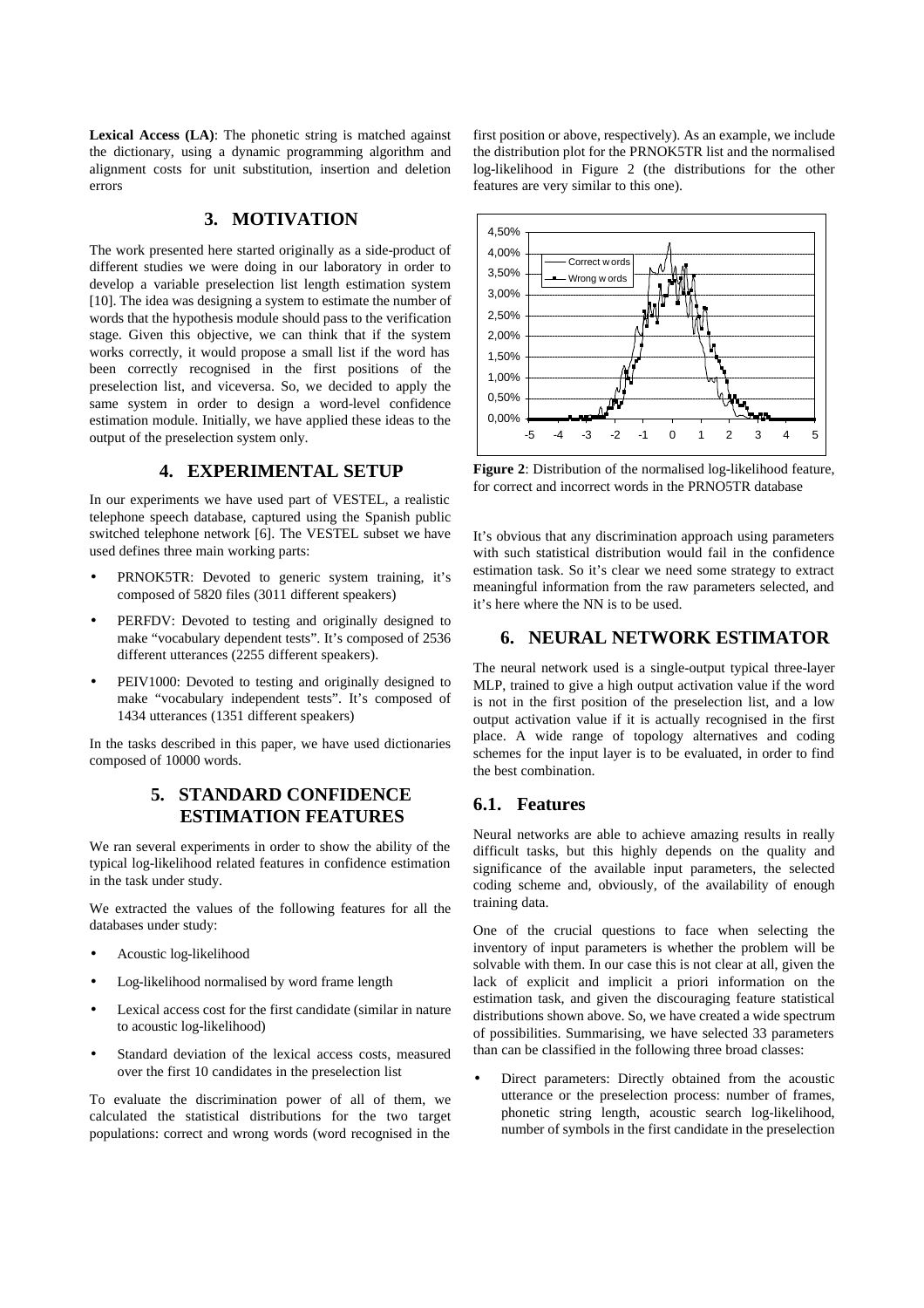list, lexical access cost for this candidate, etc.

- Derived parameters: Calculated from the previous ones applying different types of normalisation (dividing by number of frames, phonetic string length, etc.): acoustic log-likelihood normalised by number of frames or string length; lexical access cost normalised by the number of frames, the string length or the number of symbols; phonetic string length normalised by number of frames, etc.
- Lexical Access Statistical Parameters: Some studies in the literature used the differences in log-likelihood between the best and second best hypothesis [6] or the utterance likelihood and the one calculated using an "alternative recognition network". We decided to generalise this idea and to include certain parameters related to the statistical distribution of the lexical access costs, calculated for different preselection list lengths. So, we extracted averages and standard deviations of the costs, normalised or not, for list lengths equal to 0'1%, 1%, 10%, 25% and 50% of the dictionary size.

## **6.2. Topology, coding scheme and feature selection**

We launched experiments for all 33 available parameters, using all available coding techniques and topology alternatives, which sums up to almost 2800 experiments with their corresponding results. The conclusions we obtained can be summarised as follows:

- The maximum rates achieved are around 70-75%, for the three databases, which is really high taking into account the simplicity of the proposed discrimination system and given the low rates obtained for the preselection system in the first candidate (46.95%, 30.14% and 42.47% for PRNOK5TR, PERFDV and PEIV1000, respectively).
- The best absolute results for the training set were obtained with the multiple input neurons per parameter and nonlinear mapping when coding the inputs and using thermometers, but the differences are not statistically significant when compared with the best single input neuron methods. This means that the main factor is the information kept in the parameter itself, being less important the coding approach used. So, we decided to establish the network topology  $1+5+1$ , using one input neuron and coding the parameters using simple normalisation in the rest of the experiments.
- The list of parameters with higher discrimination power is consistent across all databases, confirming again the fact that the network is actually able to extract the discrimination information it needs to perform well.
- The best parameter in all the experiments has been the standard deviation of the lexical access costs, measured over the list of the first 10 candidates in the preselection list (0'1% of the size of the dictionary). This is really a very important fact, as it shows that the parameter with the highest discrimination power is related to the dispersion of

the lexical access costs. Additionally, it confirms experimental evidence we had in our Group related to the relationship between dispersion measures in acoustical and lexical costs and the recognition confidence (also in agreement with the results obtained by other research groups [6]).

- In contrast, the parameters related to the average of lexical access costs have proved to be very bad in the discrimination experiments, showing that the parameters related to absolute values are useless in our task.
- The parameters related to acoustical log-likelihood had shown very poor discrimination power, in all cases, hardly reaching the 55%.
- The parameters related to lexical access cost of the first candidate get reasonable good results when they are normalised, getting rates up to 64%.
- The parameters related to word length showed uneven performance, getting rates in the vicinity of 60%.

After this study on single parameter discrimination power, we developed an objective procedure to build the final feature inventory, based on progressively adding the features leading to the higher improvements in discrimination performance. After this, we came up to a list of 8 features, the ones to be used in the final system

## **7. EVALUATION**

In this section we will give detailed figures on the performance achieved by the final system. Using 8 parameters, 5 neurons in the hidden layer and simple normalisation for the input parameters.

As we did in Section 5, we show in Figure 3 the statistical distribution obtained of the NN output for the two populations of interest:



**Figure 3**: NN output value distribution for correct and incorrect words in the PRNO5TR database

Obviously, the discrimination task using the typical threshold based decision is much easier in this case. To give a final idea on the system performance, we include the curve of false